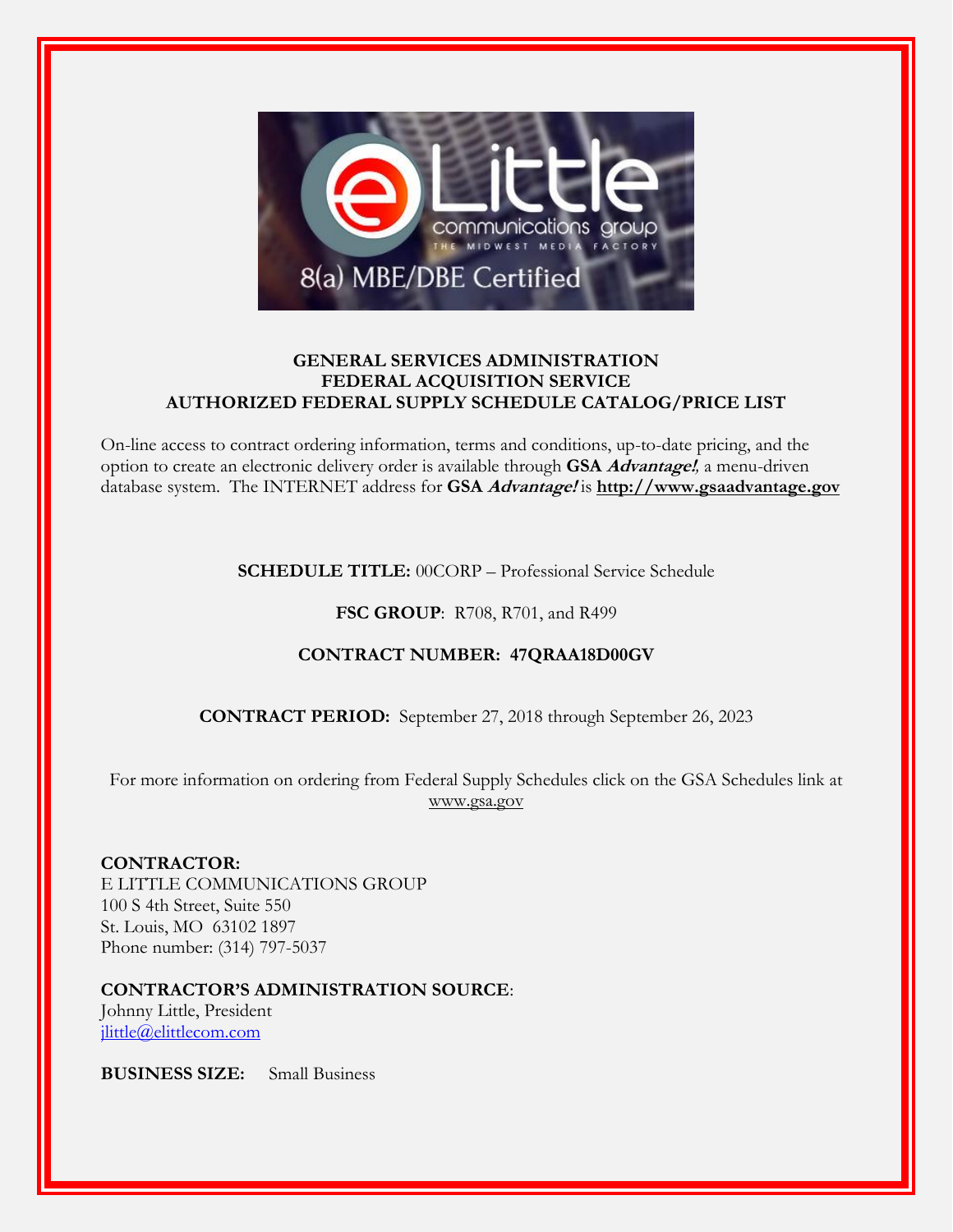

eLittle Communications Group, founded in 2007, is a certified 8(a) minority owned small business specializing in public relations and marketing services.

#### **Certifications:**

Department of Transportation-DBE Saint Louis City- MBE U.S Small Business Administration 8(a)

#### **Core Efficiencies:**

Public Affairs Speeches and Presentations Website Development & Graphic Design, Content Management Advertising, Planning, Promoting & Management Media Relations/ Public Relations Editorial Services Strategic Communications

#### **Differentiators:**

Offers Full-service Marketing In-House Manages Comprehensive Marketing Program Experienced, Respected Marketing Professional Strategic Approach to All Aspects of the Campaign Strategically promotes, Protects, and Enhances Clients' Image

| <b>NAICS:</b> |                                                   |
|---------------|---------------------------------------------------|
| 541613        | 541820 (primary)                                  |
|               | 541830                                            |
|               |                                                   |
| 541840        | 541850                                            |
| 541860        | 541870                                            |
|               |                                                   |
|               | 541910                                            |
|               |                                                   |
|               |                                                   |
|               |                                                   |
|               | 541810<br>541890<br>DUNS: 01713140<br>Cage: 7Q7T8 |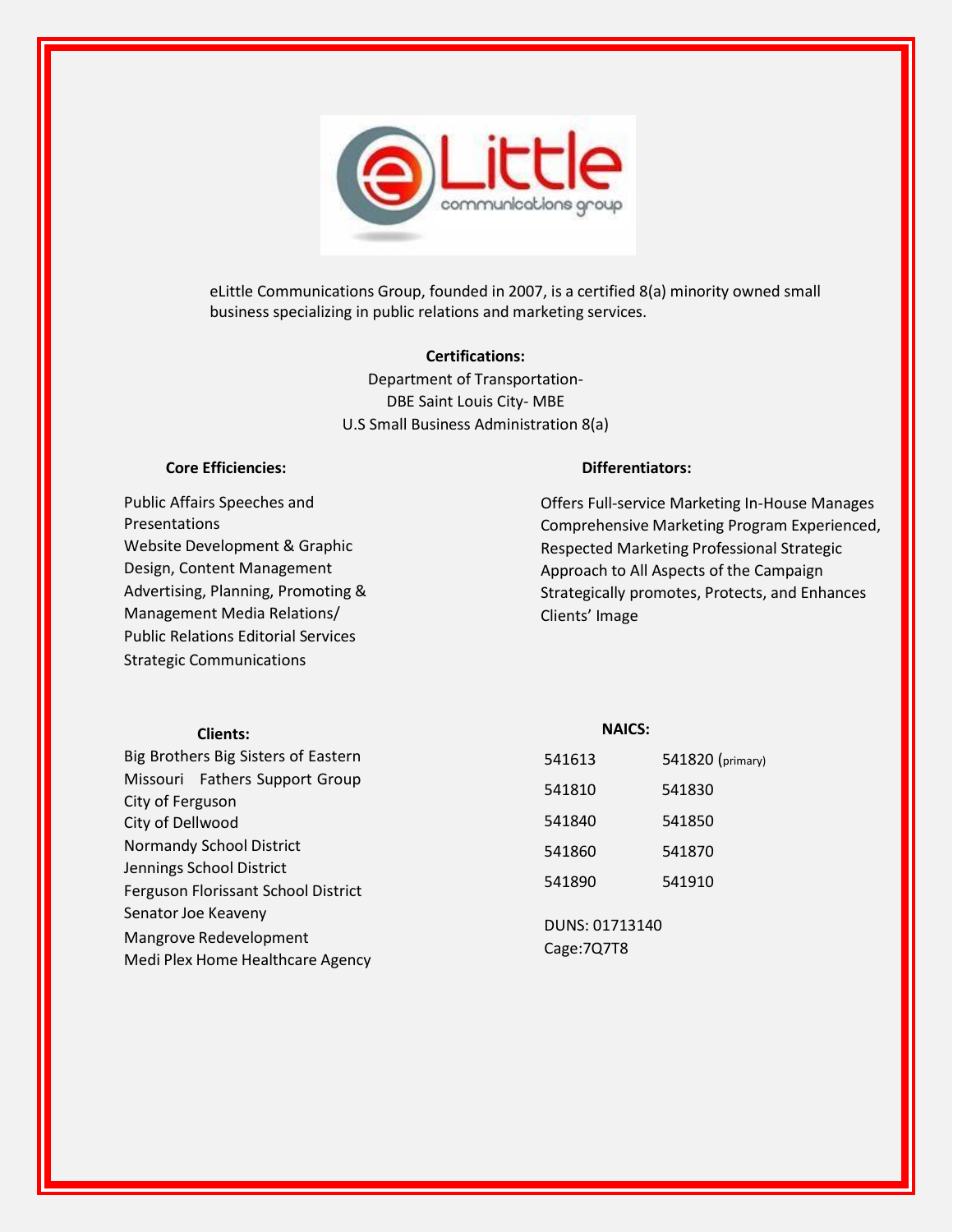## **CUSTOMER INFORMATION:**

#### **1a. TABLE OF AWARDED SPECIAL ITEM NUMBERS (SINs)**

| <b>SIN</b> | Recovery | <b>SIN</b> Description                     |
|------------|----------|--------------------------------------------|
| 541-1      | 541-1RC  | <b>Advertising Service</b>                 |
| $541 - 2$  | 541-2RC  | Public Relations Services                  |
| 541-4F     | 541-4FRC | Commercial Art and Graphic Design Services |
|            |          |                                            |

NOTE: Any commissions received for media placement, conference planning, etc. will either

(a) Be returned to the ordering agency or (b) applied as a credit to the cost of the project, whichever the ordering agency prefers.

## **1b. LOWEST PRICED MODEL NUMBER AND PRICE FOR EACH SIN:** N/A

- **2. MAXIMUM ORDER:** \$1,000,000
- **3. MINIMUM ORDER:** \$100
- **4. GEOGRAPHIC COVERAGE**: Domestic delivery that includes 50 states, Washington D.C., and all U.S. Territories.
- **5. POINT(S) OF PRODUCTION**: USA
- **6. DISCOUNT FROM LIST PRICES:** See **[Appendix](#page-4-0)** for GSA net prices including .75% Industrial Funding Fee.
- **7. VOLUME DISCOUNT(S):** None
- **8. PROMPT PAYMENT TERMS:** 2.5% 15 days; Net 30
- **9a. Government Purchase Cards must be accepted at or below the micro-purchase threshold.**
- **9b. Government Purchase Cards are accepted above the micro-purchase threshold.**
- **10. FOREIGN ITEMS**: N/A
- **11a. TIME OF DELIVERY**: 30 days ARO
- **11b. EXPEDITED DELIVERY:** N/A
- **11c. OVERNIGHT AND 2-DAY DELIVERY:** N/A
- 11d. **URGENT REQUIRMENTS:** Agencies can contact the Contractor's representative to affect a faster delivery.
- **12. FOB POINT:** Destination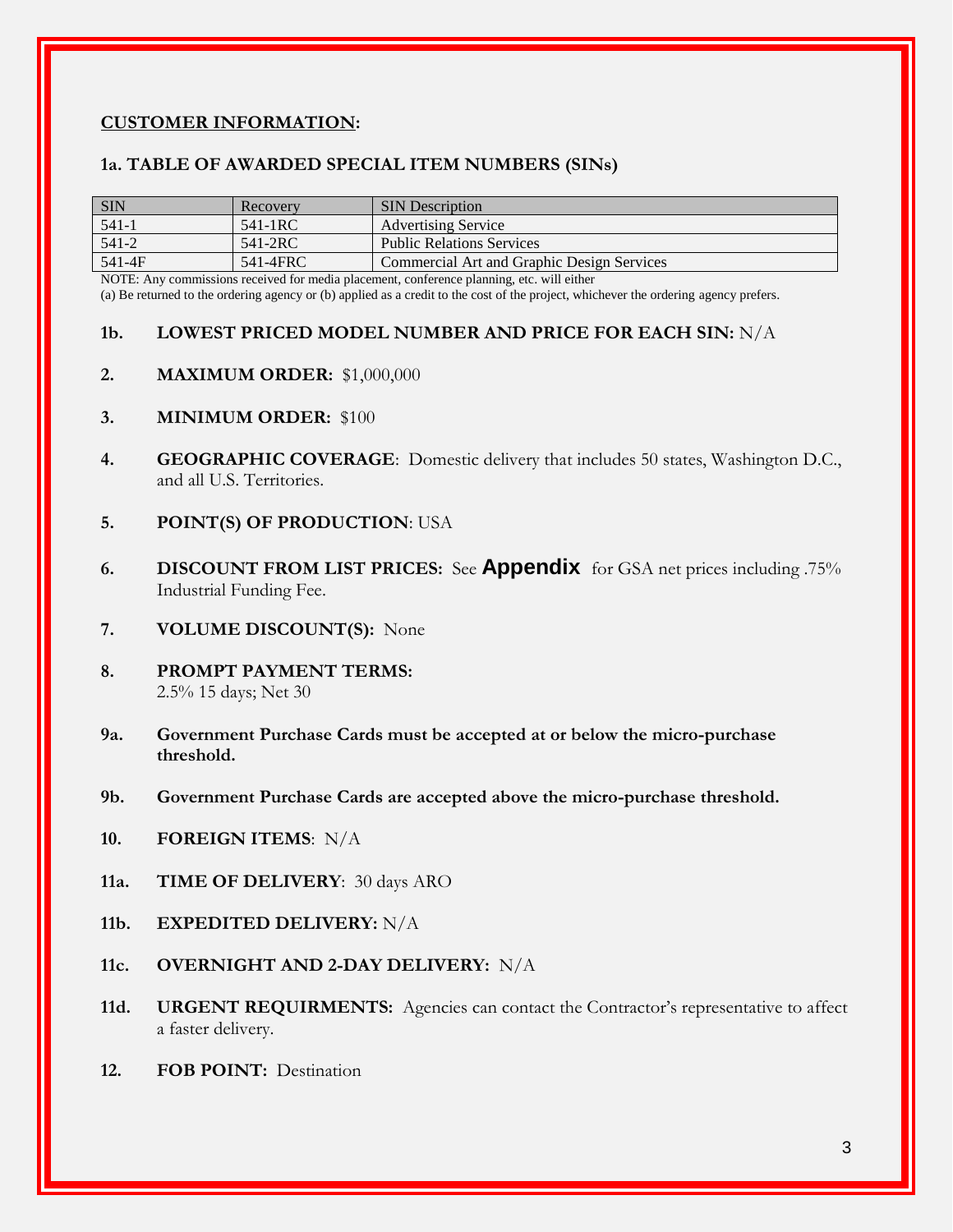- **13. ORDERING ADDRESS:** E LITTLE COMMUNICATIONS GROUP 100 S 4th Street, Suite 550 St. Louis, MO 63102 1897
- **14. PAYMENT ADDRESS**: E LITTLE COMMUNICATIONS GROUP 100 S 4th Street, Suite 550 St. Louis, MO 63102 1897
- **15. WARRANTY PROVISION:** N/A
- **16. EXPORT PACKING CHARGES**: N/A
- **17. TERMS AND CONDITIONS OF GOVERNMENT PURCHASE CARD ACCEPTANCE**: N/A
- **18. TERMS AND CONDITIONS OF RENTAL, MAINTENANCE, AND REPAIR (IF APPLICABLE):** N/A
- **19. TERMS AND CONDITIONS OF INSTALLATION (IF APPLICABLE):** N/A
- **20. TERMS AND CONDITIONS OF REPAIR PARTS INDICATING DATE OF PARTS PRICE LISTS AND ANY DISCOUNTS FROM LIST PRICES (IF AVAILABLE):** N/A
- **20a. TERMS AND CONDITIONS FOR ANY OTHER SERVICES (IF APPLICABLE**):  $N/A$
- **21. LIST OF SERVICE AND DISTRIBUTION POINTS (IF APPLICABLE):** N/A
- **22. LIST OF PARTICIPATING DEALERS (IF APPLICABLE):** N/A
- **23. PREVENTIVE MAINTENANCE (IF APPLICABLE**): N/A
- **24a. SPECIAL ATTRIBUTES SUCH AS ENVIRONMENTAL ATTRIBUTES (e.g. recycled content, energy efficiency, and/or reduced pollutants):** N/A
- **24b. Section 508 Compliance for EIT:** N/A
- **25. DUNS NUMBER:** 017313140
- **26. Contractor has an active registration in the SAM database**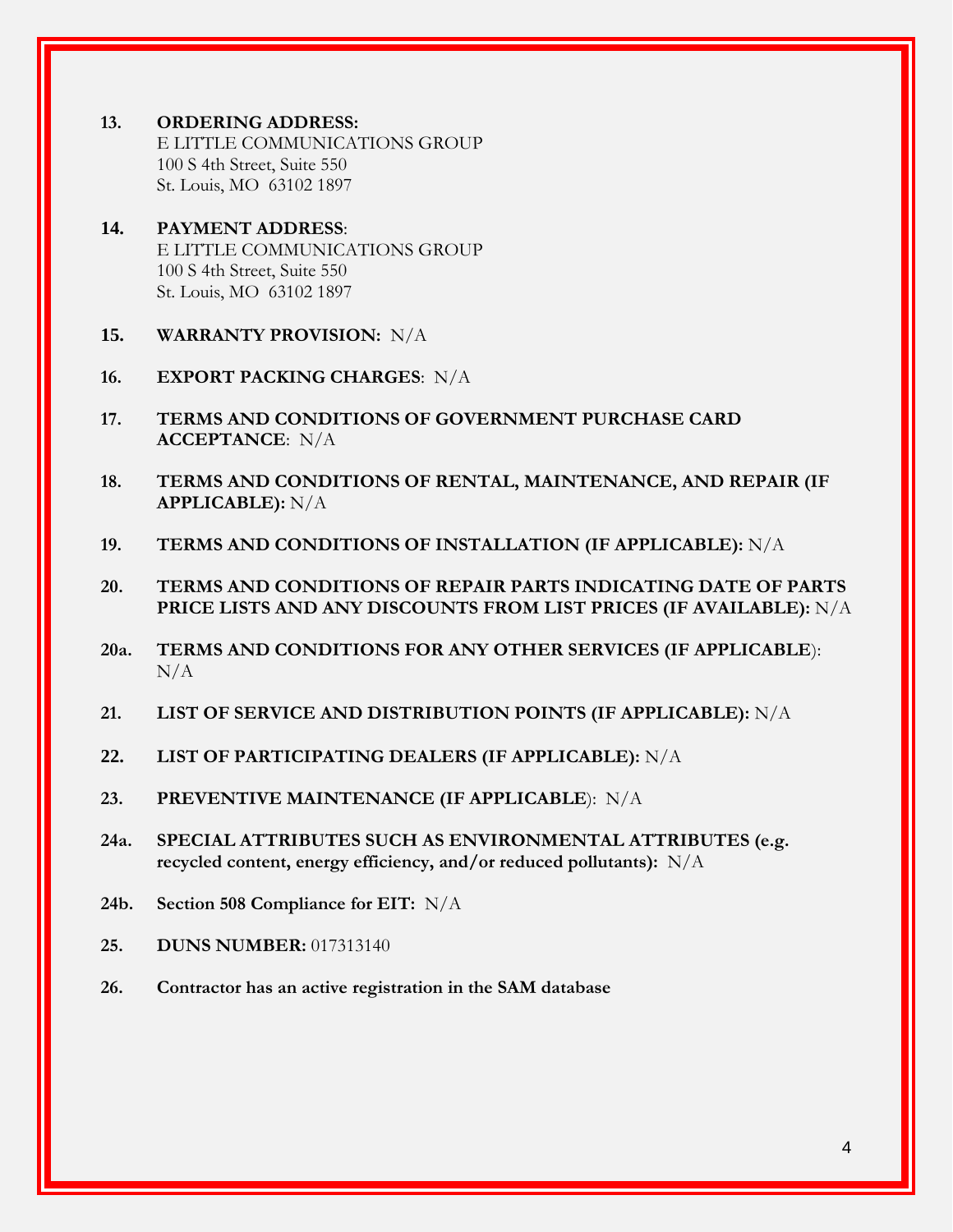| <b>Labor Category</b>                | Year 1   | Year 2   | Year 3   | Year 4   | Year 5   |
|--------------------------------------|----------|----------|----------|----------|----------|
| <b>Public Strategist</b>             | \$174.56 | \$178.57 | \$182.68 | \$186.88 | \$191.18 |
| Deputy Project<br>Manager/Strategist | \$134.66 | \$137.76 | \$140.93 | \$144.17 | \$147.48 |
| <b>Creative Director</b>             | \$109.72 | \$112.25 | \$114.83 | \$117.47 | \$120.17 |
| <b>Account Manager</b>               | \$109.72 | \$112.25 | \$114.83 | \$117.47 | \$120.17 |
| Event planning                       | \$64.84  | \$66.33  | \$67.85  | \$69.41  | \$71.01  |
| Script writing                       | \$94.76  | \$96.94  | \$99.17  | \$101.45 | \$103.78 |
| Copywriting Level I                  | \$94.76  | \$96.94  | \$99.17  | \$101.45 | \$103.78 |
| Copywriting Level II                 | \$109.72 | \$112.25 | \$114.83 | \$117.47 | \$120.17 |
| Video Production                     | \$174.56 | \$178.57 | \$182.68 | \$186.88 | \$191.18 |
| <b>Public Meetings</b>               | \$84.79  | \$86.74  | \$88.73  | \$90.77  | \$92.86  |
| <b>Public Relations</b>              | \$84.79  | \$86.74  | \$88.73  | \$90.77  | \$92.86  |
| <b>Graphics Artist</b>               | \$74.81  | \$76.53  | \$78.29  | \$80.09  | \$81.93  |
| Administrative                       | \$74.81  | \$76.53  | \$78.29  | \$80.09  | \$81.93  |
| Web Developer                        | \$84.79  | \$86.74  | \$88.73  | \$90.77  | \$92.86  |
| <b>Labor Category</b>                | Year 6   | Year 7   | Year 8   | Year 9   | Year 10  |
| <b>Public Strategist</b>             | \$195.58 | \$200.08 | \$204.68 | \$209.39 | \$214.20 |
| Deputy Project<br>Manager/Strategist | \$150.87 | \$154.34 | \$157.89 | \$161.53 | \$165.24 |
| <b>Creative Director</b>             | \$122.93 | \$125.76 | \$128.66 | \$131.61 | \$134.64 |
| <b>Account Manager</b>               | \$122.93 | \$125.76 | \$128.66 | \$131.61 | \$134.64 |
| Event planning                       | \$72.64  | \$74.31  | \$76.02  | \$77.77  | \$79.56  |
| Script writing                       | \$106.17 | \$108.61 | \$111.11 | \$113.67 | \$116.28 |
| Copywriting Level I                  | \$106.17 | \$108.61 | \$111.11 | \$113.67 | \$116.28 |

Copywriting Level II | \$122.93 | \$125.76 | \$128.66 | \$131.61 | \$134.64 Video Production \$195.58 \$200.08 \$204.68 \$209.39 \$214.20 Public Meetings 195.00  $\begin{array}{|l|c|c|c|c|c|c|c|c|} \hline \text{$595.00} & \text{$597.18} & \text{$599.42} & \text{$101.70} & \text{$104.04} \hline \end{array}$ Public Relations \$95.00 \$97.18 \$99.42 \$101.70 \$104.04 Graphics Artist  $$83.82 \quad | \quad $85.75 \quad | \quad $87.72 \quad | \quad $89.74 \quad | \quad $91.80$ 

# <span id="page-4-0"></span>Appendix A – GSA Net Pricing (includes .75% Industrial Funding Fee)

| Administrative                       | \$83.82  | \$85.75  | \$87.72  | \$89.74  | \$91.80  |
|--------------------------------------|----------|----------|----------|----------|----------|
| Web Developer                        | \$95.00  | \$97.18  | \$99.42  | \$101.70 | \$104.04 |
| <b>Labor Category</b>                | Year 11  | Year 12  | Year 13  | Year 14  | Year 15  |
| <b>Public Strategist</b>             | \$219.13 | \$224.17 | \$229.32 | \$234.60 | \$239.99 |
| Deputy Project<br>Manager/Strategist | \$169.04 | \$172.93 | \$176.91 | \$180.98 | \$185.14 |
|                                      |          |          |          |          |          |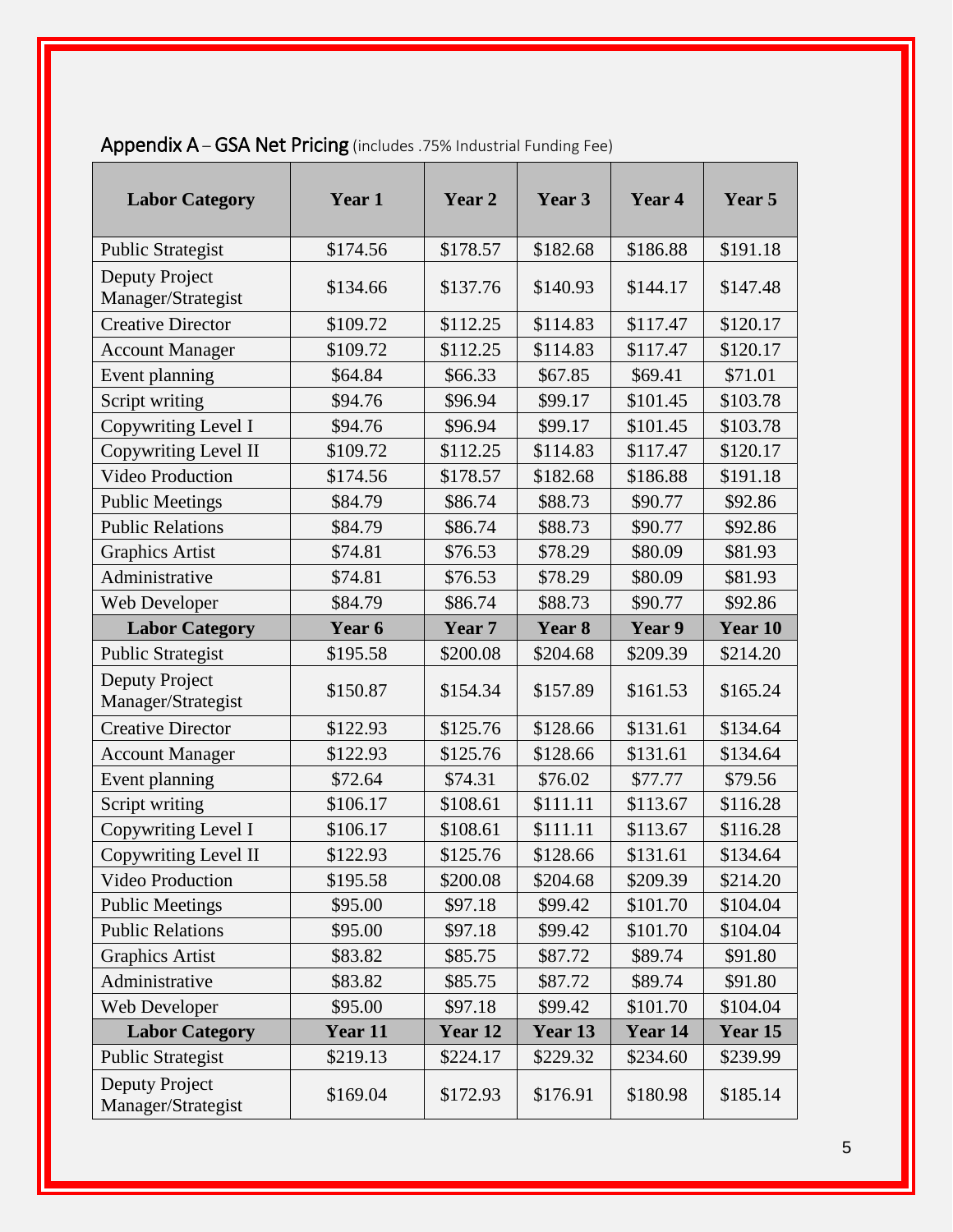| <b>Creative Director</b>             | \$137.74 | \$140.91 | \$144.15 | \$147.46 | \$150.85 |
|--------------------------------------|----------|----------|----------|----------|----------|
| <b>Account Manager</b>               | \$137.74 | \$140.91 | \$144.15 | \$147.46 | \$150.85 |
| Event planning                       | \$81.39  | \$83.26  | \$85.18  | \$87.14  | \$89.14  |
| Script writing                       | \$118.96 | \$121.69 | \$124.49 | \$127.35 | \$130.28 |
| Copywriting Level I                  | \$118.96 | \$121.69 | \$124.49 | \$127.35 | \$130.28 |
| Copywriting Level II                 | \$137.74 | \$140.91 | \$144.15 | \$147.46 | \$150.85 |
| Video Production                     | \$219.13 | \$224.17 | \$229.32 | \$234.60 | \$239.99 |
| <b>Public Meetings</b>               | \$106.43 | \$108.88 | \$111.39 | \$113.95 | \$116.57 |
| <b>Public Relations</b>              | \$106.43 | \$108.88 | \$111.39 | \$113.95 | \$116.57 |
| <b>Graphics Artist</b>               | \$93.91  | \$96.07  | \$98.28  | \$100.54 | \$102.85 |
| Administrative                       | \$93.91  | \$96.07  | \$98.28  | \$100.54 | \$102.85 |
| Web Developer                        | \$106.43 | \$108.88 | \$111.39 | \$113.95 | \$116.57 |
| <b>Labor Category</b>                | Year 16  | Year 17  | Year 18  | Year 19  | Year 20  |
| <b>Public Strategist</b>             | \$245.51 | \$251.16 | \$256.94 | \$262.85 | \$268.89 |
| Deputy Project<br>Manager/Strategist | \$189.40 | \$193.75 | \$198.21 | \$202.77 | \$207.43 |
| <b>Creative Director</b>             | \$154.32 | \$157.87 | \$161.50 | \$165.22 | \$169.02 |
| <b>Account Manager</b>               | \$154.32 | \$157.87 | \$161.50 | \$165.22 | \$169.02 |
| Event planning                       | \$91.19  | \$93.29  | \$95.43  | \$97.63  | \$99.87  |
| Script writing                       | \$133.28 |          |          |          |          |
|                                      |          | \$136.34 | \$139.48 | \$142.69 | \$145.97 |
| Copywriting Level I                  | \$133.28 | \$136.34 | \$139.48 | \$142.69 | \$145.97 |
| Copywriting Level II                 | \$154.32 | \$157.87 | \$161.50 | \$165.22 | \$169.02 |
| <b>Video Production</b>              | \$245.51 | \$251.16 | \$256.94 | \$262.85 | \$268.89 |
| <b>Public Meetings</b>               | \$119.25 | \$121.99 | \$124.80 | \$127.67 | \$130.61 |
| <b>Public Relations</b>              | \$119.25 | \$121.99 | \$124.80 | \$127.67 | \$130.61 |
| <b>Graphics Artist</b>               | \$105.22 | \$107.64 | \$110.12 | \$112.65 | \$115.24 |
| Administrative                       | \$105.22 | \$107.64 | \$110.12 | \$112.65 | \$115.24 |

The Service Contract Act (SCA) is applicable to this contract and as it applies to the entire Professional Services Schedule and all services provided. While no specific labor categories have been identified as being subject to SCA due to exemptions for professional employees (FAR 22.1101, 22.1102 and 29 CFR 541.300), this contract still maintains the provisions and protections for SCA eligible labor categories. If and/or when the Contractor adds SCA labor categories / employees to the contract through the modification process, the Contractor must inform the Contracting Officer and establish a SCA matrix identifying the GSA labor category titles, the occupational code, SCA labor category titles and applicable wage determination (WD) number. Failure to do so may result in cancellation of the contract.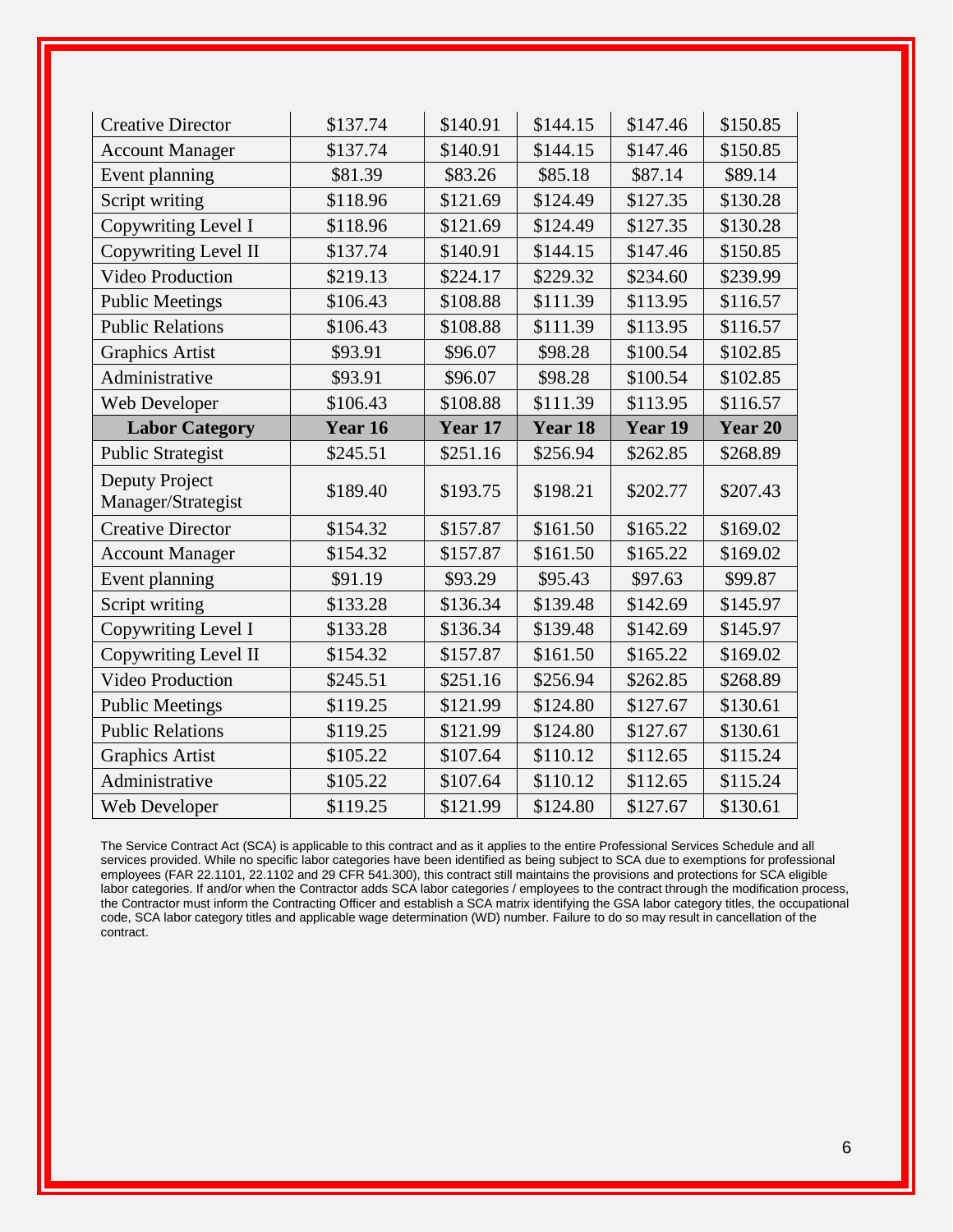# Labor Category Descriptions

**eLittle Communications Group offers the following Labor Category Descriptions to support the effort contemplated herein.**

## **Public Strategist**

**Minimum Education:** Bachelor's Degree

**Minimum Years of Experience:** 10+years

**Functional Responsibilities:**Directs strategist plans and programs for agency contracts; develops methods, strategies and techniques for public relations, marketing and advertising. Oversees contracts and coordinates multiple projects and work teams. Extensive knowledge of the government services business sector, best practices. Works directly with agency customers.

## **Deputy Project Manager/Strategist**

**Minimum Education:** Bachelor's Degree **Minimum Years of Experience:** 10+years **Functional Responsibilities:**Provides direct support to principal strategist/project supervisor, Coordinates strategic meetings of all senior task leaders; ensures integration with customer policies and regulatory requirements. Manages quality check prior to product delivery.

## **Creative Director**

**Minimum Education:** Bachelor's Degree **Minimum Years of Experience:** 5+years **Functional Responsibilities:**Directs all artwork on a particular team/client; performs or assigns actual art mechanical, type and layouts.

## **Account Manager**

**Minimum Education:** Bachelor's Degree **Minimum Years of Experience:** 5+years

**Functional Responsibilities:**Creates and executes projects work plans; manages operations budgets to a project. Administrates all aspects of the project scope, including managing staff and subcontractors to meet deadlines. Reviews deliverables and invoicing prior to submission to the client.

## **Event planning**

**Minimum Education:** Bachelor's Degree

**Minimum Years of Experience:** 5 +years

**Functional Responsibilities:**Creates and executes project work plans; works directly with client to identify location of event, create run on show, orders hand-outs, giveaways. Secure invoicing and payment of everyone involved in the project.

## **Script writing**

**Minimum Education:** Bachelor's Degree **Minimum Years of Experience:** 5 + years **Functional Responsibilities:**Develops campaign concepts, writes compelling stories under the direction on Public Relations Supervisor.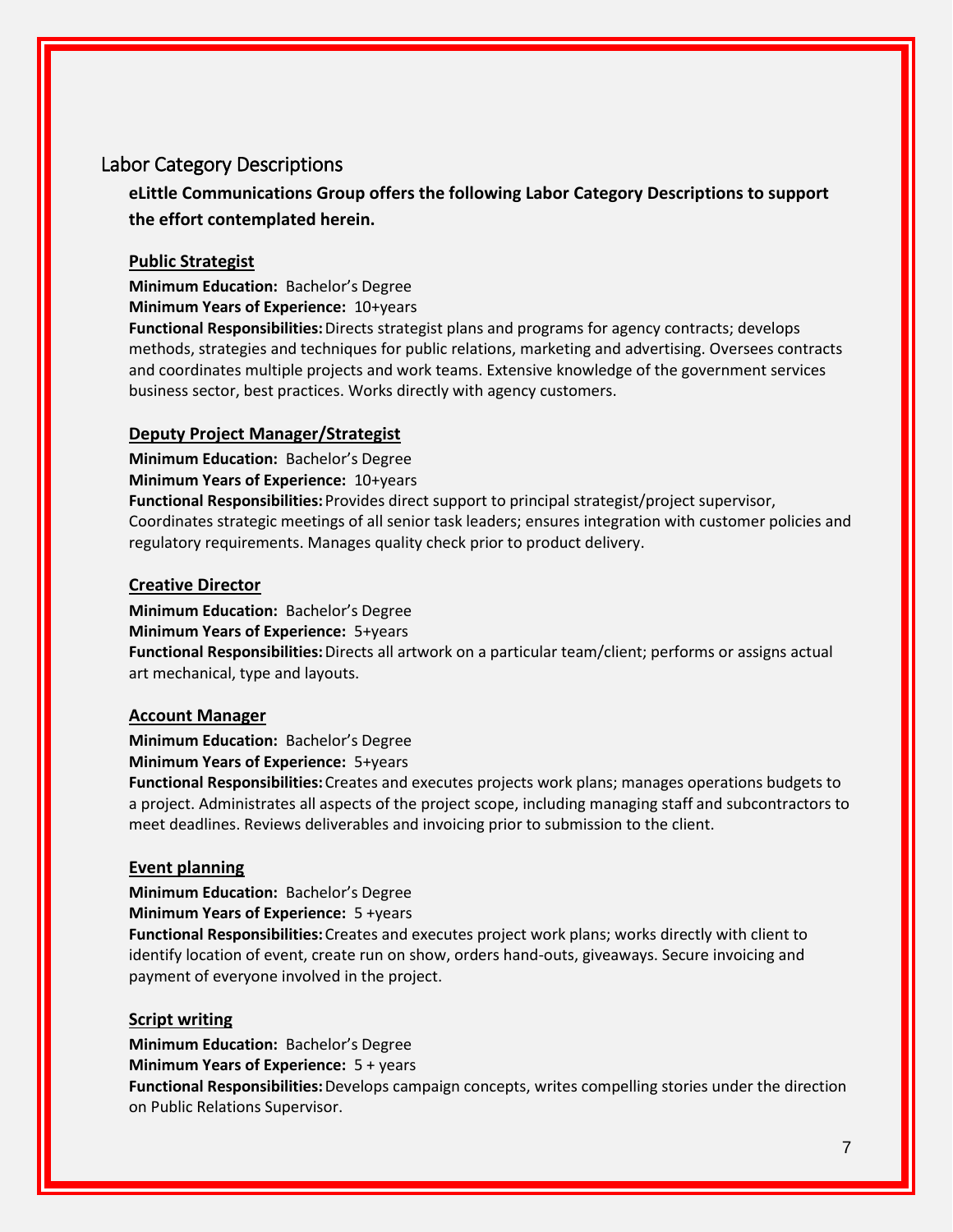#### **Copywriting Level I**

**Minimum Education:** Bachelor's Degree **Minimum Years of Experience:** 3+years **Functional Responsibilities:**Writes scripts, editing and working directly with the client under the supervision of Copywriting Level II.

#### **Copywriting Level II**

**Minimum Education:** Bachelor's Degree **Minimum Years of Experience:** 10+ years **Functional Responsibilities:**Responsible for conceptualizing and writing compelling copy and web content for branded awareness campaigns and related communications projects. Member of management team.

#### **Video Production**

**Minimum Education:** Bachelor's Degree **Minimum Years of Experience:** 5+years **Functional Responsibilities:**Responsible for coordination video shoot and content which includes video, editing and lighting. This includes identifying location of shoot and working directly with the client for production.

#### **Public Meetings**

**Minimum Education:** Bachelor's Degree **Minimum Years of Experience:** 5 + years

**Functional Responsibilities:**Develops public involvement plans for studies, projects and programs, with particular focus on support our client's events. Manages and facilitates public meetings and hearing processes. Ensures accessibility to information, meeting locations, and materials. Maintains logbooks, documenting public engagement to ensure adherence to adopted involvement plans. May work directly with agency customers.

#### **Public Relations**

**Minimum Education:** Bachelor's Degree **Minimum Years of Experience:** 10 + years **Functional Responsibilities:** Leads Public Relations projects and campaigns for client, in coordination with creative and account services.

## **Graphics Artist**

**Minimum Education:** Bachelor's Degree **Minimum Years of Experience:** 5+yearts **Functional Responsibilities:** Executes design layouts and concepts for print and online projects at the direction of the art director

#### **Administrative**

**Minimum Education:** Bachelor's Degree **Minimum Years of Experience:** 5 + Years